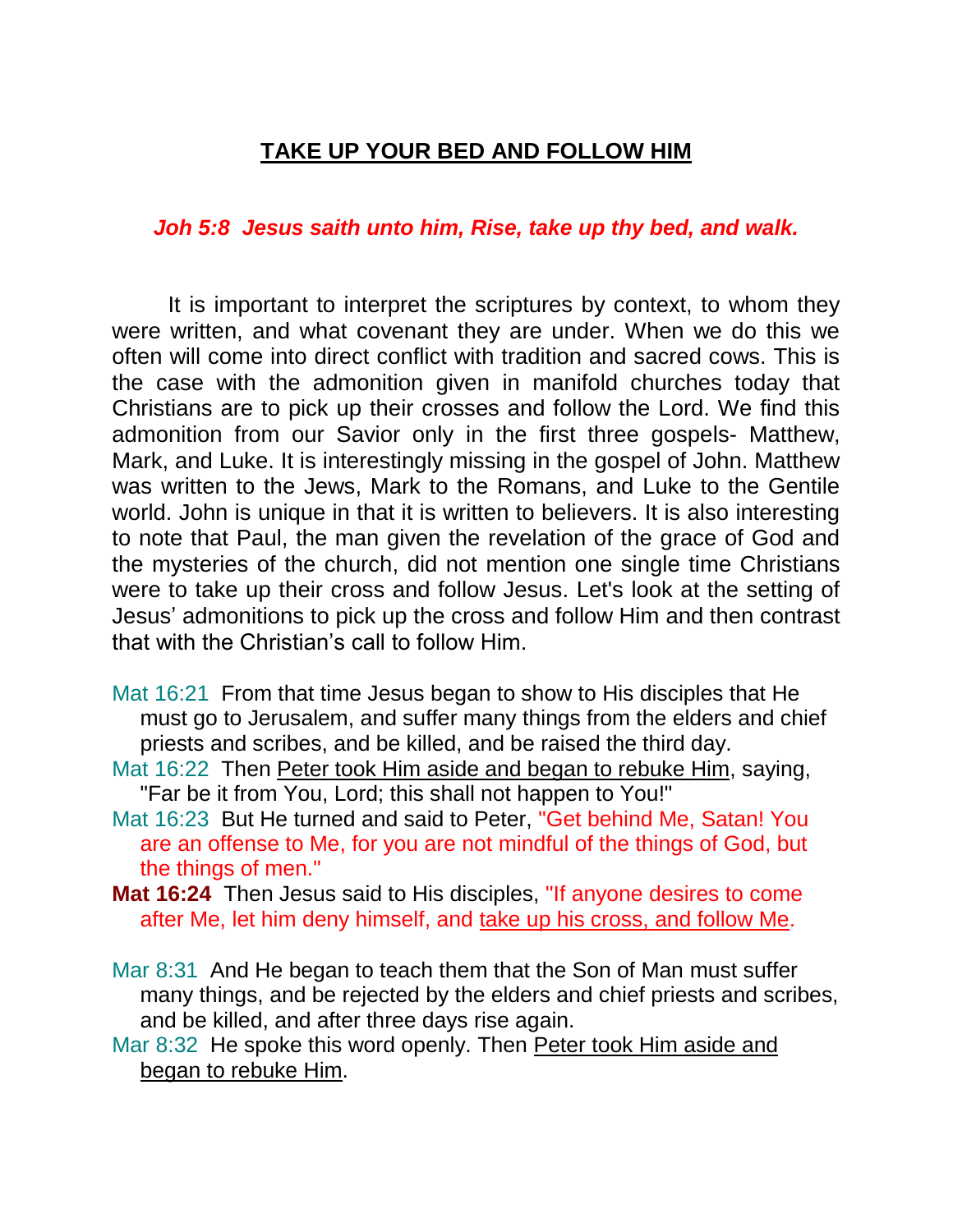- Mar 8:33 But when He had turned around and looked at His disciples, He rebuked Peter, saying, "Get behind Me, Satan! For you are not mindful of the things of God, but the things of men."
- **Mar 8:34** When He had called the people to *Himself,* with His disciples also, He said to them, "Whoever desires to come after Me, let him deny himself, and take up his cross, and follow Me.
- Mar 10:17 Now as He was going out on the road, one came running, knelt before Him, and asked Him, "Good Teacher, what shall I do that I may inherit eternal life?"
- Mar 10:18 So Jesus said to him, "Why do you call Me good? No one *is* good but One, *that is,* God.
- Mar 10:19 You know the commandments: 'DO NOT COMMIT ADULTERY,' 'DO NOT MURDER,' 'DO NOT STEAL,' 'DO NOT BEAR FALSE WITNESS,' 'Do not defraud,' 'HONOR YOUR FATHER AND YOUR MOTHER.'"
- Mar 10:20 And he answered and said to Him, "Teacher, all these things I have kept from my youth."
- **Mar 10:21** Then Jesus, looking at him, loved him, and said to him, "One thing you lack: Go your way, sell whatever you have and give to the poor, and you will have treasure in heaven; and come, take up the cross, and follow Me."
- Luk 9:20 He said to them, "But who do you say that I am?" Peter answered and said, "The Christ of God."
- Luk 9:21 And He strictly warned and commanded them to tell this to no one,
- Luk 9:22 saying, "The Son of Man must suffer many things, and be rejected by the elders and chief priests and scribes, and be killed, and be raised the third day."
- **Luk 9:23** Then He said to *them* all, "If anyone desires to come after Me, let him deny himself, and take up his cross daily, and follow Me.

In each case in which Jesus admonishes to take up the cross and follow Him he is speaking to those who are legalistic and filled with self-will, selfstrength, and pride. In three of the instances [including in Luke- Peter's rebuke of Jesus is not mentioned- it is the same event however recorded in Matthew and Mark] Jesus is responding to Peter's prideful and self-willed stance against Jesus mission to die on the cross. Peter always struggled with legalism before he was saved and even after as we see in the book of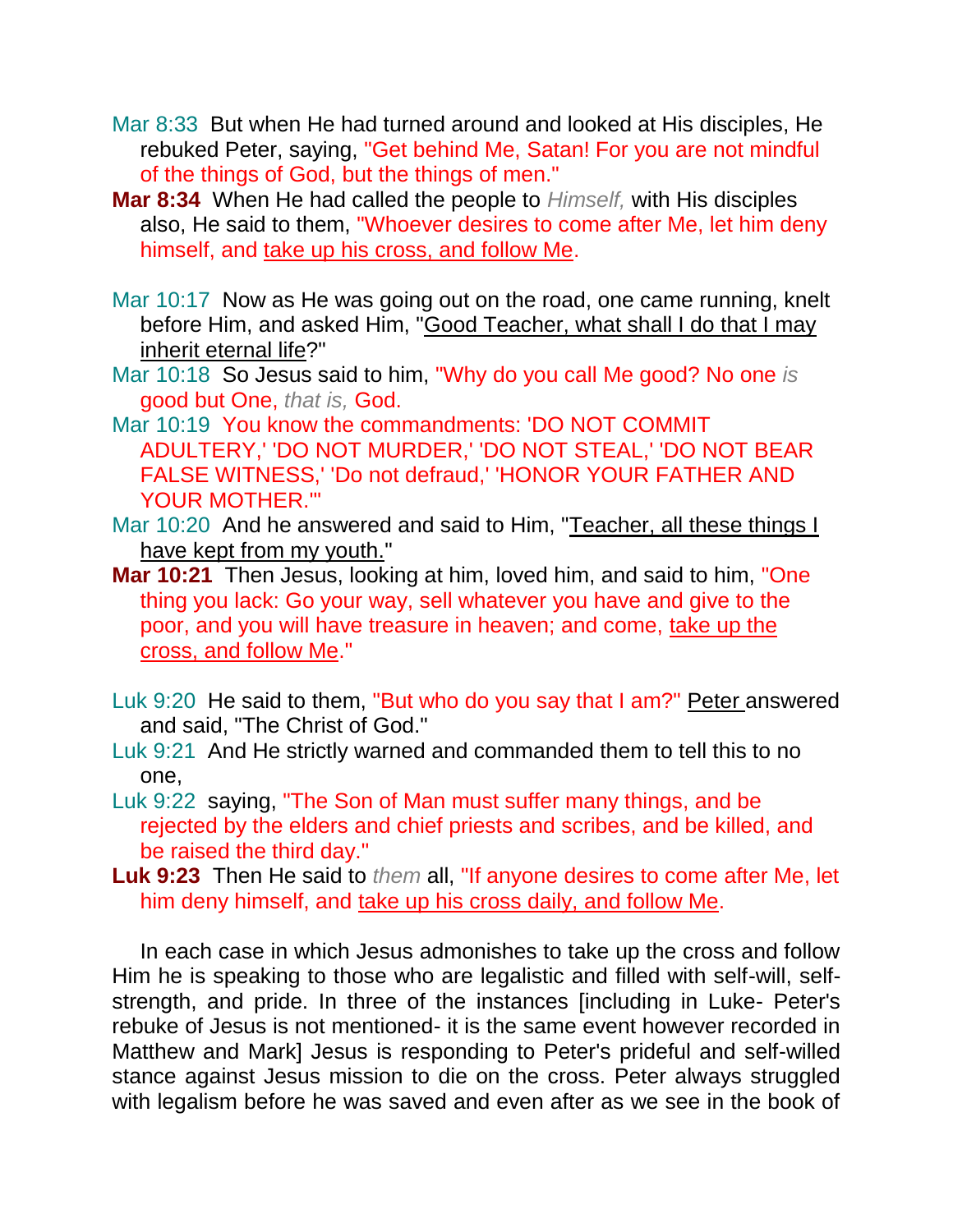Galatians chapter 2. He was filled with himself and what he could do for the Lord. He declared the night Jesus was to be betrayed that He would deliver the Savior from death. He did not realize that the Lord's death for him would deliver him! In these passages Peter is resisting Jesus' death for him. He was prideful in the fact that he would stand up and deliver the Savior! Instead of realizing that he could not do what the Lord was telling him, he continued in his pride. Peter, when Jesus was taken in the garden, could not fulfill the call of Jesus to take up the cross and follow Him. Instead of being implicated with Jesus and possibly be crucified himself, he denied the Lord! When Jesus was on the cross Peter was not there. The only disciple that was present at the cross was the disciple who had rested his head upon Jesus' bosom. John was the only disciple there. The other disciples could not take up their cross and follow Him. They could not find it in themselves to do it. John was there because he rested upon Jesus and was empowered to come to the cross.

Jesus also used this same metaphor in addressing the rich young ruler. He came to Jesus asking what he had to do to inherit eternal life. He contradicted himself by his question. We inherit by birth not by works we do. Jesus gave him the Law with both barrels! The young man blinded by pride could not see his sin and his corrupt state even still. Jesus then revealed this man's sin and inability before God in telling him to sell all that you have, take up the cross, and follow me. The young man walked away because he realized he could not do this. Jesus used this metaphor to reveal to those who were filled with self that they were unable to do what God requested. Unsaved man could not die to themselves! Matter of fact it is impossible to commit suicide by the way of the cross! You may get one nail in yourself, but I would like to see you drive in the other two! Jesus did not crucify himself! It was done to Him! This is what Jesus was driving at. What is impossible for man, God can do! Jesus went to the cross as mankind's covenant representative. He bore all of us to the cross and crucified us! He did for us what we could not do for ourselves! Instead of being told to crucify ourselves in the epistles we are told time and again we HAVE BEEN crucified. It is an accomplished fact. As Christians we are called to rest in the finished work of Jesus on the cross and walk in the power of His resurrection.

Php 3:9 and be found in Him, not having my own righteousness, which *is* from the law, but that which *is* through faith in Christ, the righteousness which is from God by faith;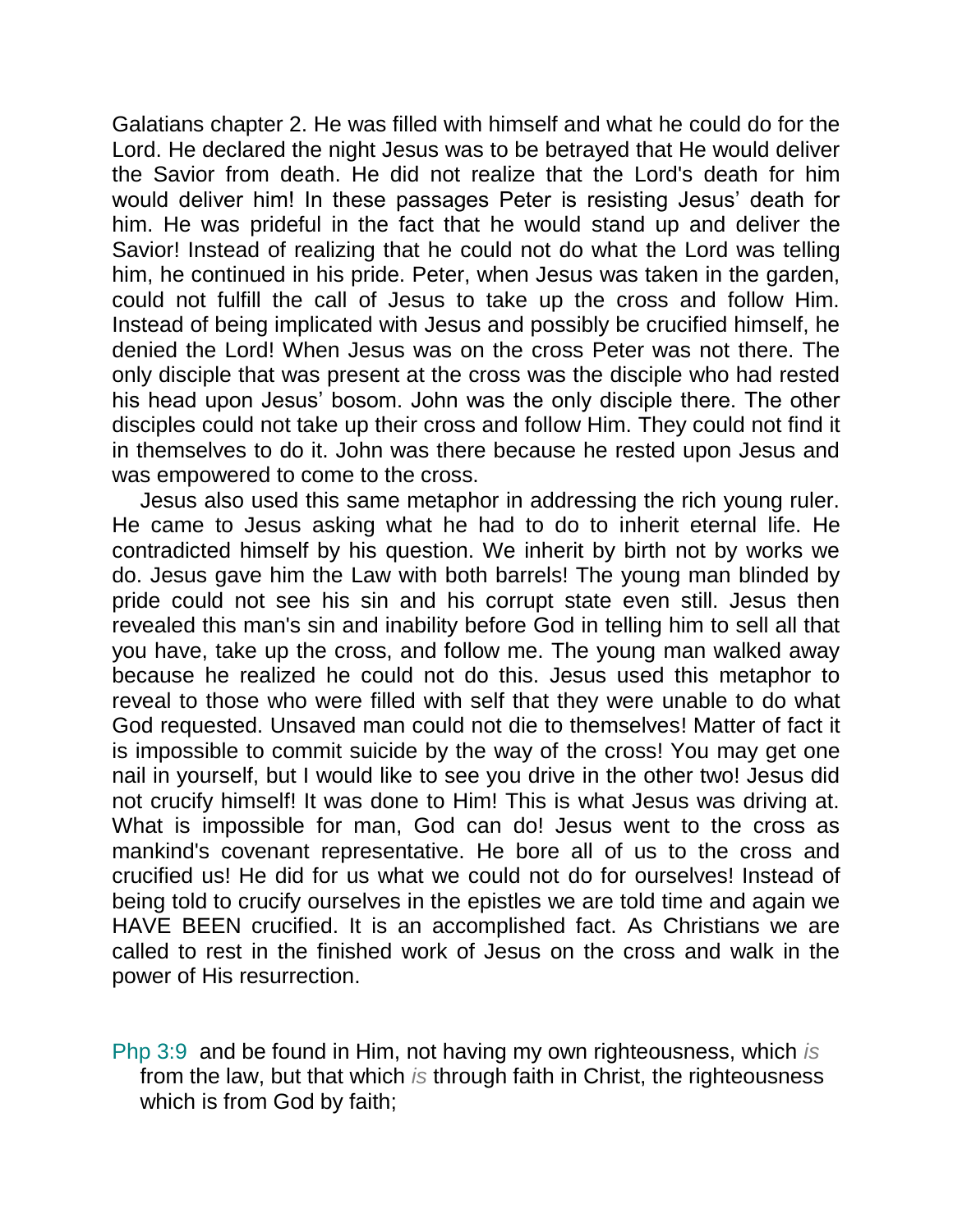Php 3:10 that I may know Him and the power of His resurrection, and the fellowship of His sufferings, being conformed to His death,

We see something very interesting in the book of Philippians. Paul talks about his former life in religion and all that he had gained. He said that he had to trade all the things he personally had gained and done [his righteousness under the Law] for the righteousness of God that came by faith in the finished work of Christ. He said he had to do this in order to know Christ. However, in knowing Christ Paul mentions that he wanted to first know Christ's resurrection power and **then his sufferings and death**. Religion teaches that we must deny our self, suffer, and then ultimately die to ourselves to experience the power and blessings of God. Paul however reversed it. The divine order for a Christian is to first experience the gift of power of the resurrection life of Christ then this will empower them to deny the flesh and see the mortification of the deeds of the body through the Spirit. What an unsaved person can't do, the Spirit of Christ enables a Christian to do. Only when you place your entire reliance upon the finished work of Christ [our co-crucifixion, burial, and rising with Christ], will the Spirit then work in you to help you to deny the flesh and put to death the works of the flesh in your life.

When we walk in faith in our crucifixion with Christ, the Spirit will put to death the deeds of the body. [Romans 8:13] We find in the gospel of John the believers call to follow Jesus.

Joh 5:5 Now a certain man was there who had an infirmity thirty-eight years.

- Joh 5:6 When Jesus saw him lying there, and knew that he already had been *in that condition* a long time, He said to him, "Do you want to be made well?"
- Joh 5:7 The sick man answered Him, "Sir, I have no man to put me into the pool when the water is stirred up; but while I am coming, another steps down before me."

**Joh 5:8** Jesus said to him, "Rise, take up your bed and walk."

Joh 5:9 And immediately the man was made well, took up his bed, and walked. And that day was the Sabbath.

John reveals to believers how we are to follow the Lord. Jesus came across a man that was incapacitated. He was in this state for a long time. He could not walk and he could not make himself well. He knew he needed